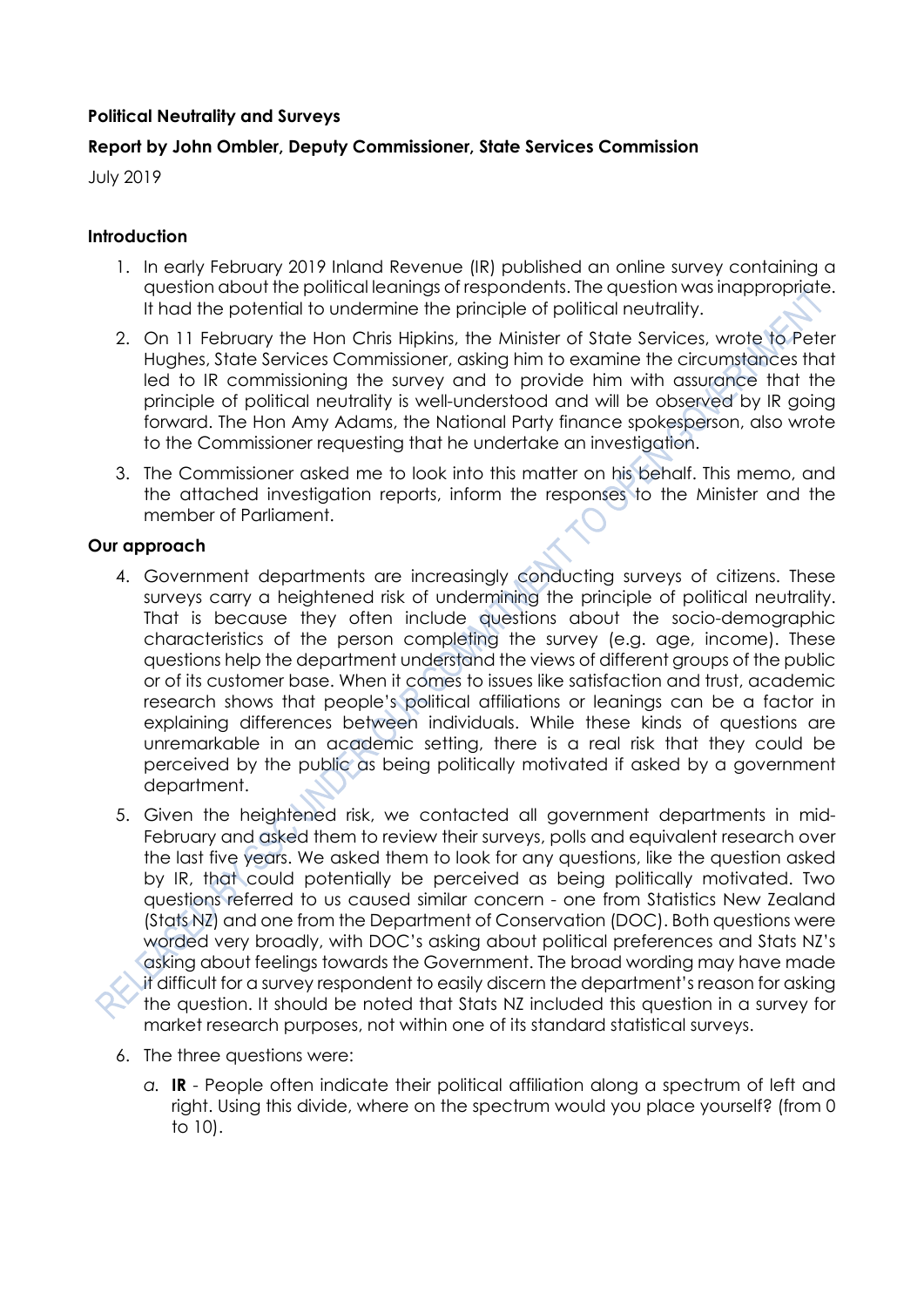- *b.* **DOC (in conjunction with Manaaki Whenua Landcare Research)** Please indicate where on the political spectrum you perceive yourself to be on a scale ranging from 1 (extremely liberal) to 7 (extremely conservative).
- *c.* **Stats NZ** How would you describe your current level of positivity towards the Government? (Extremely positive, positive, indifferent, negative or extremely negative). There was also a free text box where respondents could indicate reasons for their answer.
- 7. These three questions were inappropriate and not acceptable. Having identified them, I wrote to each department and asked them to provide us with an explanation as to how these questions came to be included in their respective surveys. I advised that we would be happy for the departments to conduct their own investigations into these matters and to discuss the findings with me. I noted our expectation that the investigations would look at:
	- the details of exactly what has happened, how the questions were asked and how the data was used
	- why and how it occurred
	- at what level approvals were given
	- whether these were within delegated levels
	- how senior management control was exercised
	- the processes for quality assurance (both technical QA and QA of appropriateness of content)
	- whether the management controls were consistent with your agency's normal practice.
- 8. The three departments responded by conducting their own investigations, which resulted in the following reports (attached):
	- Martin Jenkins, Independent Review of Inland Revenue's Approval of a Survey Question about Political Leanings, 29 April 2019
	- DOC Director Government Services, Question on Political Orientation in a Survey, 28 February 2019
	- RDC Group, Independent Review of Statistics New Zealand's Market Research and Polls, Phase one 7 March 2019, Phase two 18 April 2019.
- 9. I have reviewed these reports and discussed the findings with the relevant chiefexecutives.

### **The rationale for including the questions**

- 10. There is no evidence that the inclusion of any of the questions was politically motivated. In all three cases there was an operational reason for asking the question of concern, supported by academic research:
	- a. IR has a legal obligation to maximise trust in the tax system and to increase voluntary compliance. To determine how best to maximise trust, IR sought to find out what factors influence a person's level of trust. This information would allow IR to focus on the factors it can influence, and to rule out the ones that are beyond its control. Initial Colmar Brunton research suggested that there was a likely connection between a person's trust in the tax system and their political leanings (a factor clearly beyond IR's control).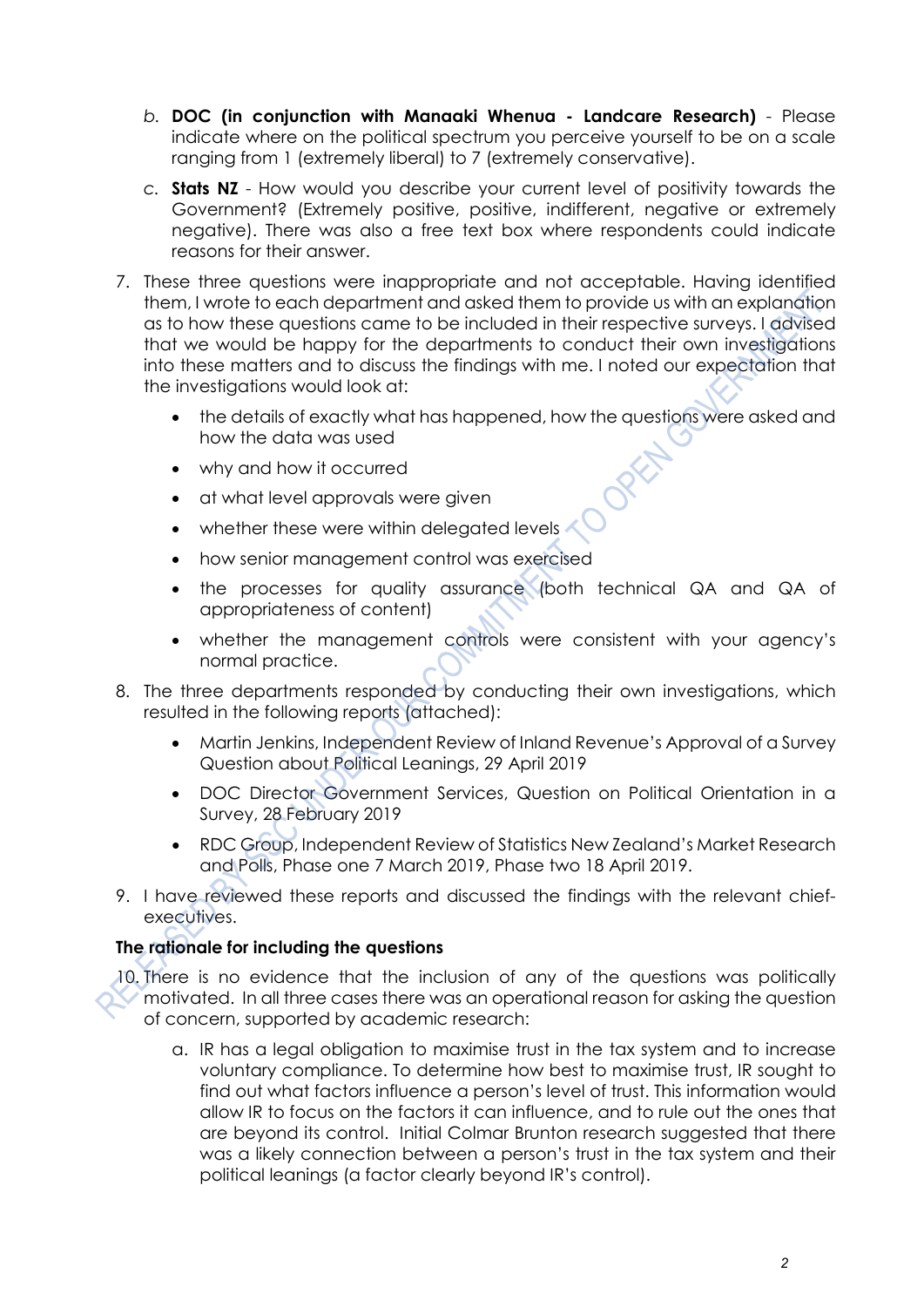- b. DOC is responsible for managing and promoting conservation of the natural heritage of New Zealand. It collaborated with Landcare Research as well as Victoria, Auckland and Otago universities on a project under the umbrella of the National Science Challenges to explore New Zealander's perceptions and acceptance of novel pest-control technologies. Colmar Brunton delivered the survey. Significant evidence from the United States indicated that political leanings are associated with opinions of environmental issues and trust in science.
- c. Stats NZ is responsible for the census. For the 2018 census, it had a goal of a 70% online response. Stats NZ wanted to develop a marketing campaign to achieve that goal. It engaged Clemenger BBDO and Perceptive Ltd to research what would influence people's willingness to participate in the census. The experience of New Zealand's international counterparts in shifting towards an online census indicated that people's levels of trust in government was likely to be a relevant factor.

#### **What went wrong?**

- 11. In all three cases public servants made errors of judgment. They either did not identify, or did not sufficiently mitigate against, the risk of creating a perception of political partisanship. At the systems level, none of the agencies' policies concerning surveys expressly alerted them to this risk.
- 12. It is apparent from the investigation reports that there were two other common factors that contributed to these errors:
	- a. The agencies engaged external contractors to deliver the surveys who either drafted, or were heavily involved in drafting, the original questions. In DOC's case this was done in collaboration with Landcare Research and the universities.
	- b. Project team leaders, who had been working with the contractors, approved the final questions. This led to a narrow focus during the approval process on technical aspects of survey design.
- 13. In relation to Stats NZ, there was also an issue with the wording of the survey question. The aim was to find out respondents' views about government generally. Originally the question referred to "the new Government" and Stats NZ appropriately asked for this to be changed. The actual question that was asked referred to "the Government" but it was clear from the answers given that respondents still understood this as referring to the current government not government generally. Stats NZ ran this survey twice and received a report on the results in between. It missed the opportunity to rectify its mistake.

### **How are the agencies addressing these issues?**

14. To ensure that similar issues do not arise again, IR, DOC and Stats NZ are:

- a. reminding their staff about the importance of political neutrality;
- b. reviewing their policies for outsourcing surveys and approving survey questions; and
- c. implementing a variety of agency specific recommendations that were made in their respective investigation reports.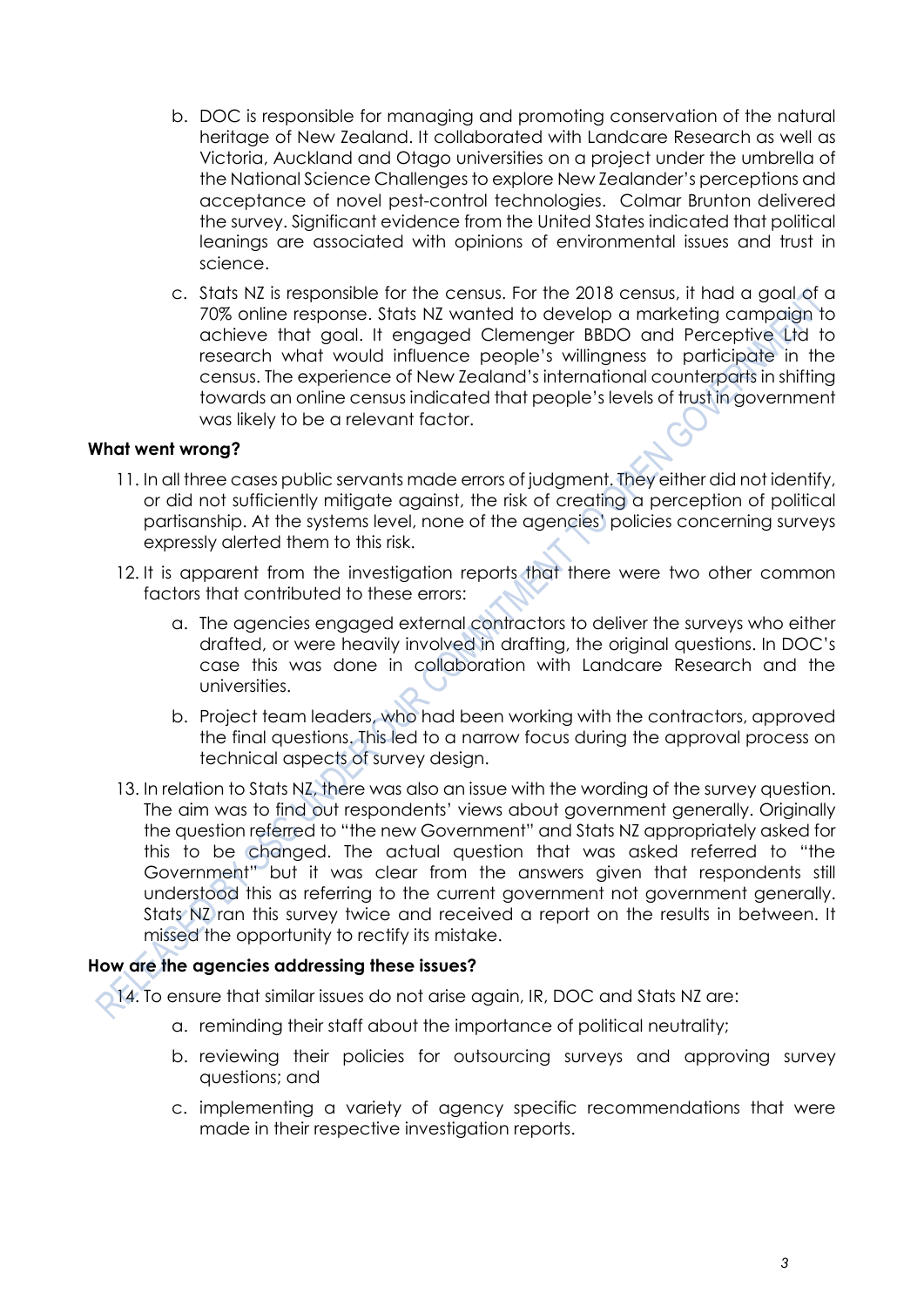15. The agencies are also in the process of ring-fencing the inappropriately collected data to protect against any future improper use. IR asked Colmar Brunton to delete the data collected on its behalf. That data never made it into IR's possession. DOC, whose survey was the result of a collaboration of agencies, is disassociating itself from any further analysis or publications based on the question of concern. Finally, Stats NZ, whose survey was for internal use only, will place a note on the relevant data and reports to ensure that the error is self-evident to any reader.

#### **Other questions with an elevated risk**

- 16. The three cases discussed above demonstrate why questions about the political leanings or party affiliations of citizens should never be asked by government departments. However the nature of the environment in which departments operate means departments do from time to time engage in surveys and questionnaires that can at first glance appear to be political.
- 17. Departments raised two other cases with me which require comment in this regard. IR conducted two research projects in 2016/17 which asked respondents to a survey whether they agreed that "The Government makes good use of taxpayer money" or "I don't agree with how my tax dollars are being spent by the government". The objective of these projects was to understand what was influencing customers' views on paying tax and meeting their obligations, and whether IR communications (including the Hidden Economy campaigns) were effective.
- 18. A survey commissioned by the Ministry for the Environment in April 2018 included a question "How much do you agree or disagree with the following statements? The Government and politicians are doing enough to prevent and reduce the impacts of climate change on New Zealanders". The survey covered a wide range of questions intended to understand the public's attitudes toward the environment (climate change, water and waste) and toward actions that might address environmental issues. The survey was used to inform the Ministry's policy advice, engagement and communication on the environment.
- 19. Survey activity by departments is important. The policy advice that agencies tender to Ministers needs to be based on sound problem definition and options analysis based on data, evidence, insights and research. Insights from diverse perspectives including customers, stakeholders, service providers, frontline staff and the public inform both the policy process and subsequent implementation, including engagement and communication. However survey questions should never seem like ones that might be asked by a political pollster.
- 20. To consider whether survey questions are acceptable in regard to political neutrality, it is important to look at the wording of the question, the role and function of the department, the context in which the question is being asked and the purpose for which it is being asked.
- 21. Questions that ask respondents about how a policy is working, whether services are effective and about performance in a particular area related to the department's role are generally acceptable. They can help inform policy development and particularly in understanding the degree to which a policy is likely to be accepted and will meet the needs of end users. Such survey questions are not likely to be perceived as being asked for political purposes or as referring to the popularity of the current Government (rather than government over time). For the public there is also a reasonably obvious rationale for them in informing the policy and implementation process.